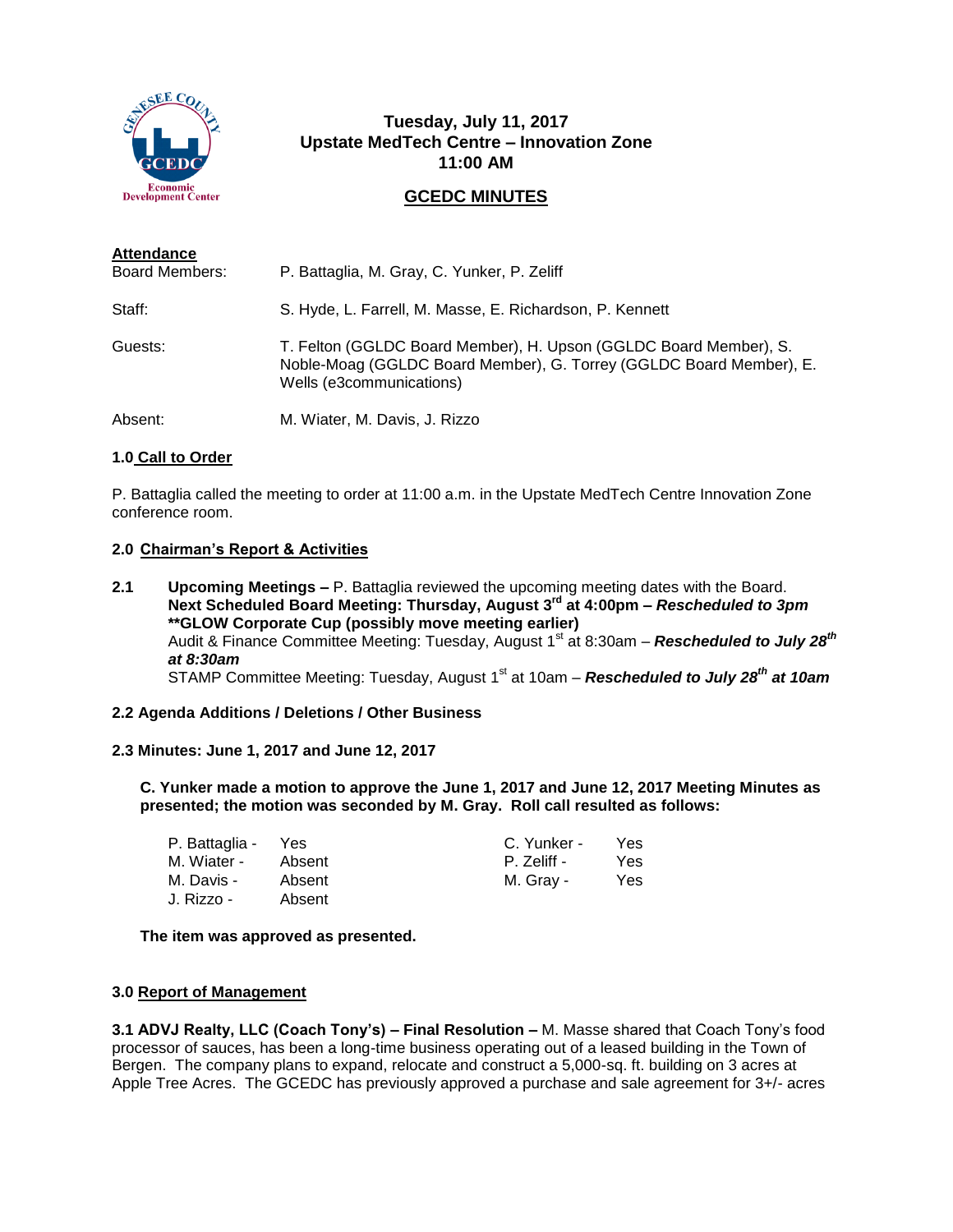in Apple Tree Acres Corporate Park. The company plans to invest approx. \$380,000 and create 2.5 FTE, retaining 3 FTE.

The company is asking for assistance from the GCEDC with a sales tax exemption valued at approx. \$11,600, a mortgage tax exemption valued at approx. \$3,125 and a property tax exemption valued at approx. \$35,592. A public hearing was not held as incentives do not exceed \$100,000.

The Board reviewed the Statement of Compliance of Project Criteria. See 'Attachment A'.

M. Masse asked the Board to approve Resolution No. 07/2017-01, authorizing the incentives.

#### Resolution No. 07/2017-01

RESOLUTION OF THE GENESEE COUNTY INDUSTRIAL DEVELOPMENT AGENCY D/B/A GENESEE COUNTY ECONOMIC DEVELOPMENT CENTER (i) MAKING A DETERMINATION WITH RESPECT TO THE ADVJ REALTY, LLC PROJECT (THE "COMPANY") PROJECT PURSUANT TO SEQRA, (ii) AUTHORIZING THE NEGOTIATION, EXECUTION AND DELIVERY OF AN AGENT AGREEMENT, LEASE AGREEMENT, LEASEBACK AGREEMENT, TAX AGREEMENT AND RELATED DOCUMENTS; (iii) AUTHORIZING FINANCIAL ASSISTANCE TO THE COMPANY IN THE FORM OF (A) A SALES AND USE TAX EXEMPTION FOR PURCHASES AND RENTALS RELATED TO THE ACQUISITION, CONSTRUCTION, RECONSTRUCTION, RENOVATION AND EQUIPPING OF THE PROJECT, (B) A REAL PROPERTY TAX ABATEMENT STRUCTURED THROUGH A TAX AGREEMENT, AND (C) A MORTGAGE RECORDING TAX EXEMPTION AS AUTHORIZED BY NEW YORK STATE LAW; AND (iv) AUTHORIZING THE EXECUTION AND DELIVERY OF A MORTGAGE AND RELATED DOCUMENTS.

**C. Yunker made a motion to approve ADVJ Realty, LLC (Coach Tony's) – Final Resolution No. 07/2017-01 as presented; the motion was seconded by P. Zeliff. Roll call resulted as follows:**

| P. Battaglia - | Yes    | C. Yunker - | Yes |
|----------------|--------|-------------|-----|
| M. Wiater -    | Absent | P. Zeliff - | Yes |
| M. Davis -     | Absent | M. Gray -   | Yes |
| J. Rizzo -     | Absent |             |     |

#### **The item was approved as presented.**

**3.2 Freightliner & Western Star of Batavia, LLC – Final Resolution –** M. Masse shared that the company is expanding from its current location in West Seneca, NY to a second location on State St. Rd. in the Town of Batavia. The facility includes new construction of a 40,000-sq. ft. parts warehouse and services center. The company is planning on hiring 24 FTE's in Batavia with a capital investment of \$7,120,000. The project will be located along the NY State Thruway and next door to Genesee Valley Educational Partnership (GVEP). The GVEP graduates are considered "ideal" workforce for the new facility.

The company is seeking assistance from the GCEDC with a mortgage tax exemption valued at approx. \$350,000, sales tax exemption valued at approx. \$360,000 and a property tax exemption, based on the incremental increase in assessed value, valued at approx. \$267,804. A public hearing was held on July 29, 2016 as benefits exceed \$100,000. A copy of the public hearing minutes are attached to the meeting materials. There was an increase in square footage and capital investment since the original application, but the scope of the project remains the same.

The Board reviewed the Statement of Compliance of Project Criteria. See 'Attachment B'.

M. Masse asked the Board to approve Resolution No. 07/2017-02, authorizing the incentives.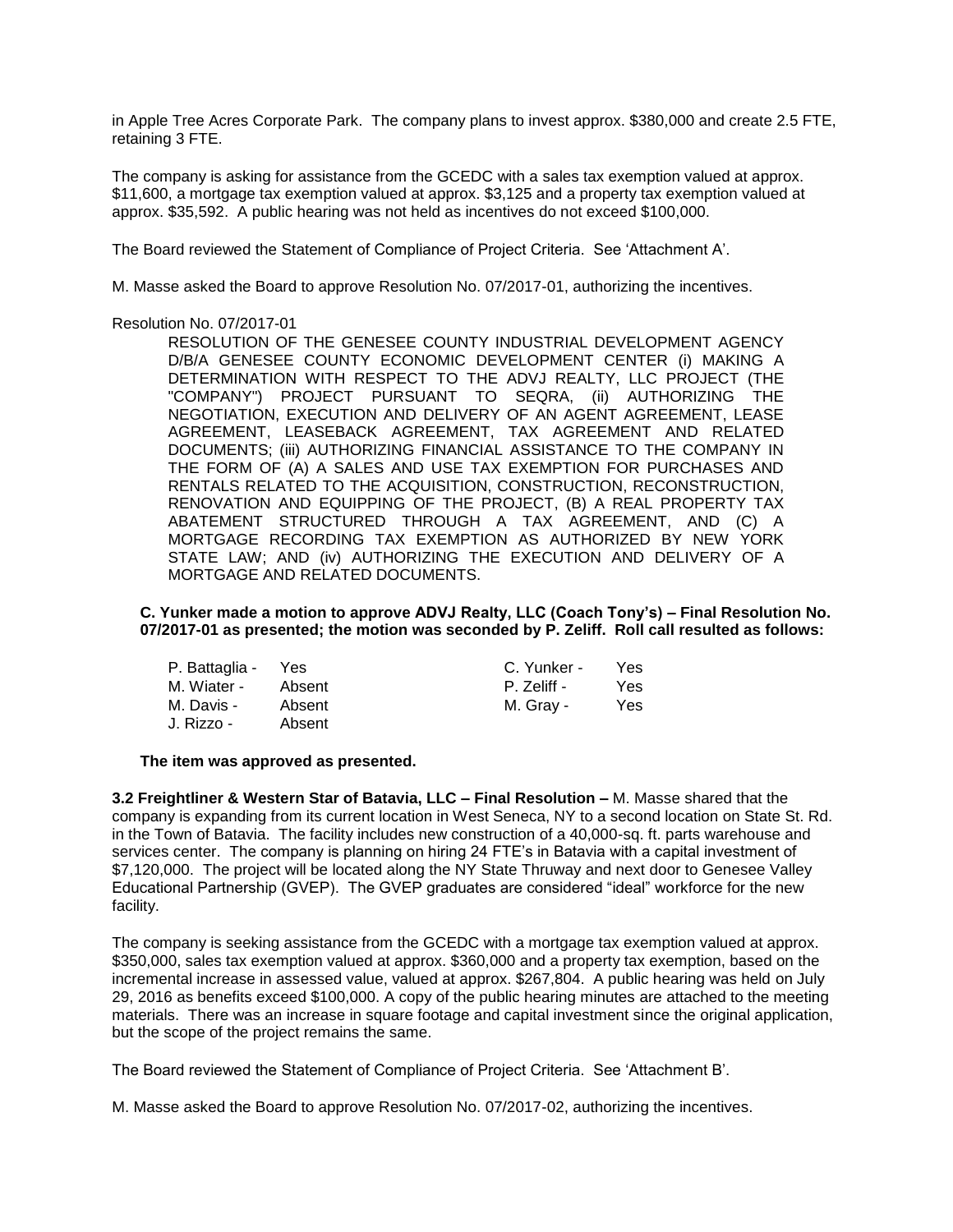RESOLUTION OF THE GENESEE COUNTY INDUSTRIAL DEVELOPMENT AGENCY D/B/A GENESEE COUNTY ECONOMIC DEVELOPMENT CENTER (i) MAKING A DETERMINATION WITH RESPECT TO THE FREIGHTLINER & WESTERN STAR OF BATAVIA LLC PROJECT (THE "COMPANY") PROJECT PURSUANT TO SEQRA, (ii) AUTHORIZING THE NEGOTIATION, EXECUTION AND DELIVERY OF AN AGENT AGREEMENT, LEASE AGREEMENT, LEASEBACK AGREEMENT, TAX AGREEMENT AND RELATED DOCUMENTS; (iii) AUTHORIZING FINANCIAL ASSISTANCE TO THE COMPANY IN THE FORM OF (A) A SALES AND USE TAX EXEMPTION FOR PURCHASES AND RENTALS RELATED TO THE ACQUISITION, CONSTRUCTION, RECONSTRUCTION, RENOVATION AND EQUIPPING OF THE PROJECT, (B) A REAL PROPERTY TAX ABATEMENT STRUCTURED THROUGH A TAX AGREEMENT, AND (C) A MORTGAGE RECORDING TAX EXEMPTION AS AUTHORIZED BY NEW YORK STATE LAW; AND (iv) AUTHORIZING THE EXECUTION AND DELIVERY OF A MORTGAGE AND RELATED DOCUMENTS.

**C. Yunker made a motion to approve Freightliner & Western Star of Batavia, LLC. – Final Resolution No. 07/2017-02 as presented; the motion was seconded by P. Zeliff. Roll call resulted as follows:**

| P. Battaglia - | Yes    | C. Yunker - | Yes |
|----------------|--------|-------------|-----|
| M. Wiater -    | Absent | P. Zeliff - | Yes |
| M. Davis -     | Absent | M. Gray -   | Yes |
| J. Rizzo -     | Absent |             |     |

#### **The item was approved as presented.**

**3.3 2% Tax Cap Legislation –** S. Hyde shared since the 2% tax cap legislation has been in effect there have been difficulties recoding Payment In lieu of Taxes (PILOT) properties into the "Tax Levy Growth Factor" due to how the law was written. As a result, communities that are successful in attracting new economic growth through incentives provided by an Industrial Development Agency (IDA) are penalized, thereby preventing taxing jurisdictions – especially school districts – from gaining tax revenue they would otherwise receive if the project did not receive assistance from an IDA.

New recommended legislation has passed both the Assembly and the Senate in the 2017 session, and will generate additional revenue for school districts and other local governments. It will treat Industrial Development Agencies (IDA) projects the same as other property for purposes of the two percent real property tax cap. The new legislation would correct this inequity by allowing properties that are subject to a PILOT agreement to be included in the Tax Levy Growth Factor.

# **4.0 Audit & Finance Committee – M. Gray**

**4.1 May 2017 Financial Statements –** The May 2017 financial statements were reviewed with the Committee earlier today. A brief overview was given; all expenditures are in line with the budget, except as noted. The financial statements are being recommended for approval by the Committee.

#### **M. Gray made a motion to approve May 2017 Financial Statements as presented; the motion was seconded by P. Zeliff. Roll call resulted as follows:**

| P. Battaglia - Yes |        | C. Yunker - | Yes. |
|--------------------|--------|-------------|------|
| M. Wiater -        | Absent | P. Zeliff - | Yes. |
| M. Davis -         | Absent | M. Gray -   | Yes. |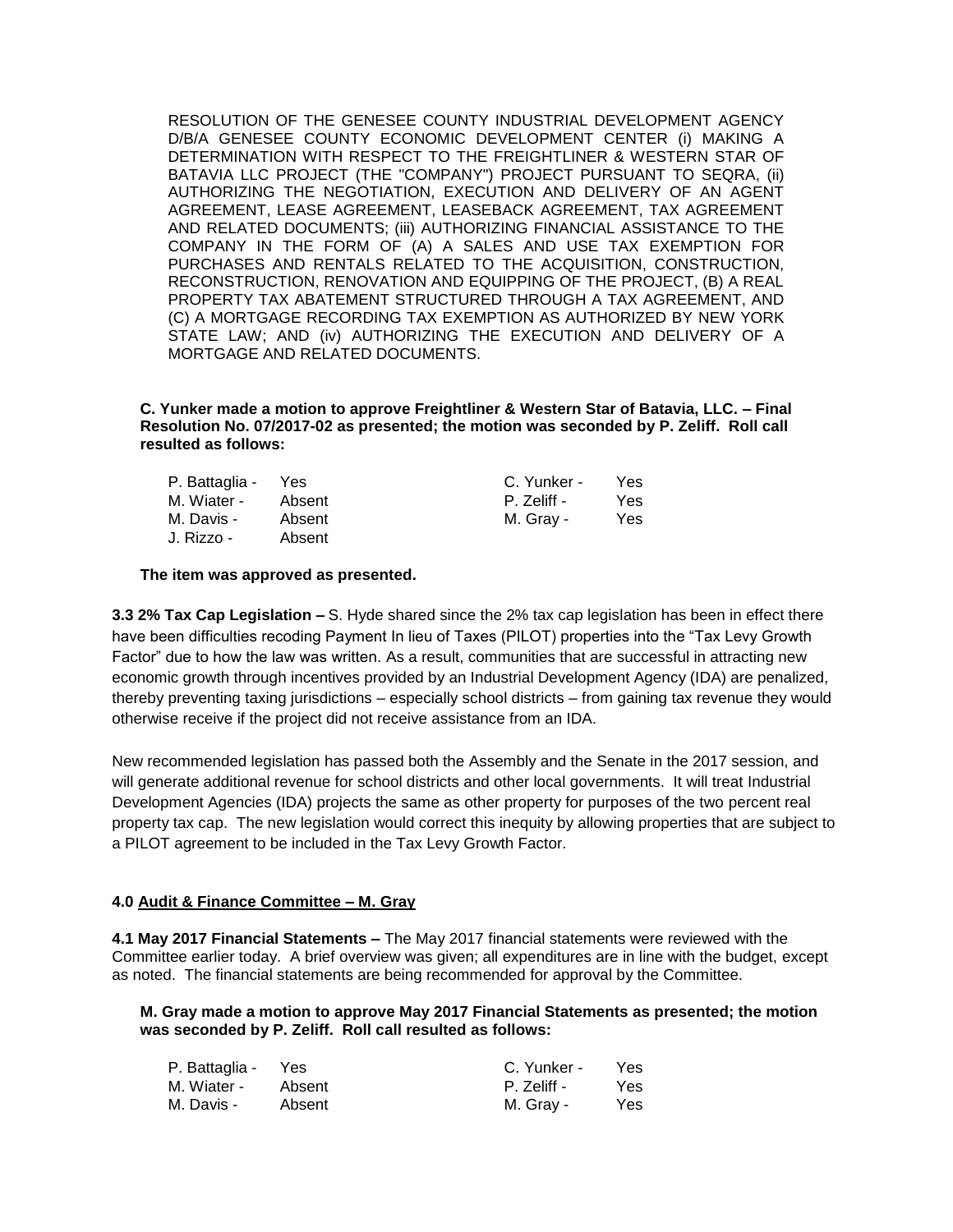J. Rizzo - Absent

#### **The item was approved as presented.**

**4.2 2018 Budget Timeline –** L. Farrell shared the 2018 budget timeline with the Board to ensure that the budget is approved by the September deadline for submission to the County.

**4.3 Corfu Waste Water Treatment Facility Expansion Funding -** The GGLDC's Buffalo East Tech Park (BETP) is currently in the Town of Pembroke's sewer district that discharges into the Village of Corfu's Waste Water Treatment Facility (WWTF). That facility is designed to handle 135,000 gallons per day (gpd) of waste flow. The plant is currently at, or near, capacity. The GGLDC approved paying for 50% of a CPL contract to split with the Town of Pembroke to design, engineer and permit an expansion to that facility, not to exceed \$100,000 in October of 2016. The total estimated cost of the expansion is approximately \$4,000,000. The Town has asked the GCEDC/GGLDC if they can contribute any funds towards the construction of the expansion. The GCEDC currently has approximately \$97,500 remaining from a Town of Pembroke grant where the funds are restricted in their use for infrastructure and development costs at the BETP. This funding is contingent upon the Town of Pembroke modifying their original Local Law from 2009 to include language to allow these funds to be utilized towards infrastructure, including a possible expansion/construction of a WWTF.

The Committee is recommending approval of a commitment of the balance of the restricted funds to go towards the Town of Pembroke's design, engineering, permitting and construction costs of the WWTF expansion in Corfu, currently approximately \$97,500, contingent upon the Town of Pembroke modifying their original Local Law from 2009 to include language to allow these funds to be utilized towards infrastructure, including a possible expansion/construction of a WWTF.

# **M. Gray made a motion to approve the Corfu Waste Water Treatment Facility Funding as presented; the motion was seconded by P. Zeliff. Roll call resulted as follows:**

| P. Battaglia - Yes |        | C. Yunker - | Yes. |
|--------------------|--------|-------------|------|
| M. Wiater -        | Absent | P. Zeliff - | Yes. |
| M. Davis -         | Absent | M. Gray -   | Yes. |
| J. Rizzo -         | Absent |             |      |

**The item was approved as presented.**

**4.4 Sandvoss GAIN! Loan Fund Request -** Sandvoss Farms has requested making a second loan from the GAIN! Loan fund. Empire State Development (ESD) has given approval to make a second loan to Sandvoss Farms in the amount of for \$170,749, contingent upon GCEDC approval.

Sandvoss Farms, LLC processes pasteurized cheese, milk and yogurt from raw goat's milk produced on their farm in East Bethany, NY. They will be using the funds to construct a new refrigeration and storage facility, and site work to improve access and traffic flow. A new hoop house will be built for feed and material storage and a new goat nursery facility. Additional funds for the project will come from a National Grid grant, a NYSERDA grant and an equity contribution from the owners in the form of cash.

The \$170,749 term loan will have an interest rate of 1% per annum and will be amortized over a 10-year term. The loan will be secured by a first position lien filing against the property being constructed as well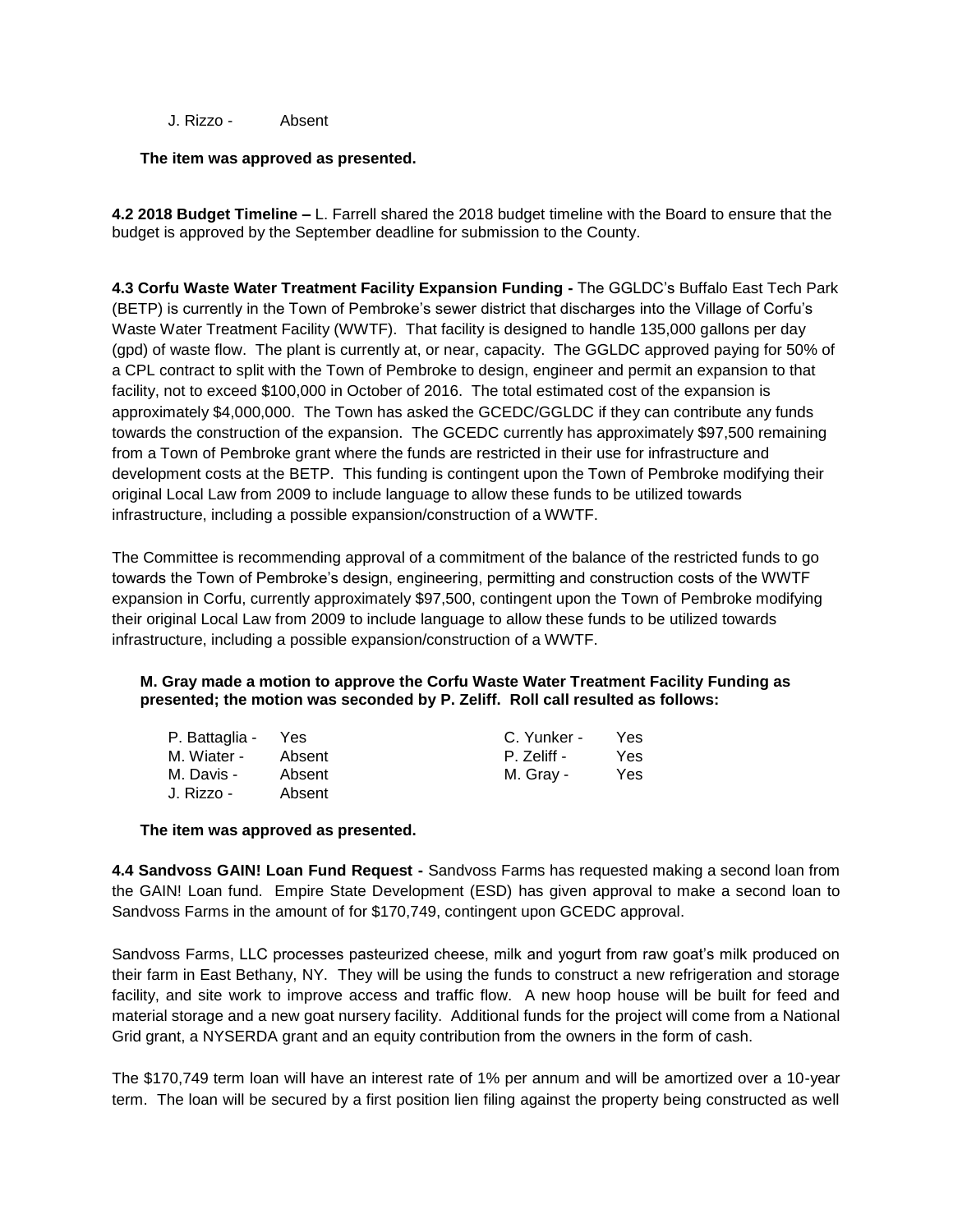as a personal guarantee of the members/owners. The project will allow the company to continue to expand their operations. This loan was reviewed by the Committee and is brought forth to the Board without recommendation. M. Gray suggested tabling this item to next month's agenda given that P. Battaglia would need to abstain on this item and therefore the item would not pass.

**M. Gray made a motion to table the Sandvoss GAIN! Loan Fund Request as presented to next month's meeting; the motion was seconded by P. Zeliff. Roll call resulted as follows:**

| P. Battaglia - | Yes    | C. Yunker - | Yes  |
|----------------|--------|-------------|------|
| M. Wiater -    | Absent | P. Zeliff - | Yes. |
| M. Davis -     | Absent | M. Gray -   | Yes  |
| J. Rizzo -     | Absent |             |      |

**The item was tabled and will be presented at the next meeting.**

# **5.0 Governance & Nominating Committee – J. Rizzo**

# **5.1 Nothing at this time.**

# **6.0 STAMP Committee – P. Zeliff**

**6.1 Access Roadway – Recommendation of Award –** P. Zeliff shared that a total of six bids were received for the access road construction from Route 77/63. The low bidder was Keeler Construction of Albion, NY with a Base Bid amount of \$1,577,620, Alternate Bid 1 amount of \$111,600 for top course and striping for the access road and an Alternate Bid 2 of \$432,845 for the NYS Route 77/63 turn lane. Clark Patterson Lee has reviewed their qualifications and have discussed their bid in detail. They feel the bid received is a true representation of the costs to complete this project and that the contractor is qualified to complete to the work.

The Committee recommends accepting the bid and award the contract to Keeler Construction for a Base Bid amount of \$1,577,620, Alternate Bid 1 amount of \$111,600 and an Alternate Bid 2 amount of \$432,845, for a total contract award amount of \$2,122,065. This contract will be covered under the \$33M ESD grant.

#### **P. Zeliff made a motion to approve the Access Roadway – Recommendation of Award as presented; the motion was seconded C. Yunker. Roll call resulted as follows:**

| P. Battaglia - | Yes    | C. Yunker - | Yes |
|----------------|--------|-------------|-----|
| M. Wiater -    | Absent | P. Zeliff - | Yes |
| M. Davis -     | Absent | M. Gray -   | Yes |
| J. Rizzo -     | Absent |             |     |

#### **The item was approved as presented.**

**6.2 Purchase of Mitigation Credits -** P. Zeliff shared that in connection with the construction of the access roadway, there are unavoidable impacts to wetlands and it is necessary to have a culvert crossing where three "tributaries" converge on the site. These impacts have been permitted by the US Army Corps of Engineers (USACE) through a Nationwide permit. The USACE has issued this permit to authorize permanent impacts to approx. .41 acres of federally-regulated wetlands and 254 linear feet of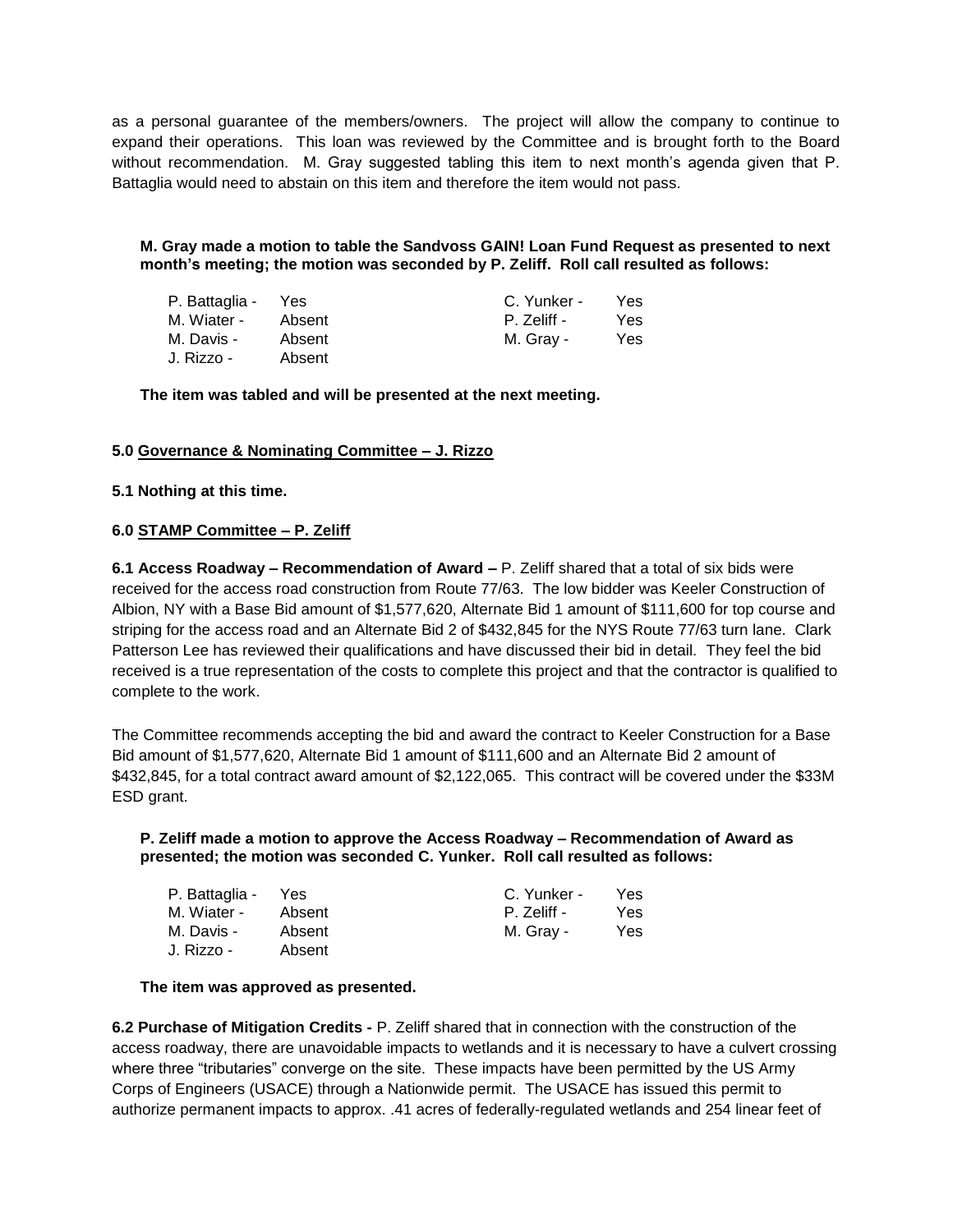stream. Impacts to wetlands greater than .10 acres trigger mitigation requirements. As a condition of this permit, the USACE has directed the GCEDC to purchase .5 credits from the Ducks Unlimited In-Lieu Fee Mitigation Program in the Niagara River Service Area. The GCEDC must supply a copy to the USACE of the signed Credit Sale Letter verifying acceptance of the full payment for the appropriate credits prior to commencement of construction. The credit purchase is a one-time fee. There are no further cost requirements associated with monitoring or contingency. Liability for the mitigation requirement transfers to Ducks Unlimited upon credit purchase.

The Committee recommended approval to purchase the appropriate mitigation credits in the amount of \$41,500.

## **P. Zeliff made a motion to approve the Purchase of Mitigation Credits as presented; the motion was seconded by C. Yunker. Roll call resulted as follows:**

| P. Battaglia - | Yes    | C. Yunker - | Yes. |
|----------------|--------|-------------|------|
| M. Wiater -    | Absent | P. Zeliff - | Yes. |
| M. Davis -     | Absent | M. Gray -   | Yes  |
| J. Rizzo -     | Absent |             |      |

# **The item was approved as presented.**

**6.3 Long-Term Management Plan –** P. Zeliff shared that this was discussed at the Committee meeting today. There were some changes that need to be made and will be brought back before the Committee next month for a final review before bringing it to the full Board.

**6.4 Material Testing for Roadway –** P. Zeliff shared that in connection with the construction of the entrance road at STAMP, Clark Patterson Lee has recommended that construction testing services be performed on the work by an independent third party. They have requested three quotes that would include the following work:

- a. Witness proof rolling of subgrade soils prior to placement of subbase materials
- b. Compaction testing of select fill material
- c. Compaction testing of subbase materials
- d. Compaction testing of asphalt courses
	- The low bidder was SJB Services, Inc. with a bid of \$10,000

The Committee recommended approval of a contract with SJB Services, Inc. for Materials Testing for Roadway Construction at STAMP not to exceed \$10,000. This will be covered under the \$33M ESD grant.

#### **P. Zeliff made a motion to approve the Material Testing for Roadway as presented; the motion was seconded by C. Yunker. Roll call resulted as follows:**

| P. Battaglia - | Yes    | C. Yunker - | Yes. |
|----------------|--------|-------------|------|
| M. Wiater -    | Absent | P. Zeliff - | Yes. |
| M. Davis -     | Absent | M. Gray -   | Yes. |
| J. Rizzo -     | Absent |             |      |

**The item was approved as presented.**

#### **7.0 Employment & Compensation Committee**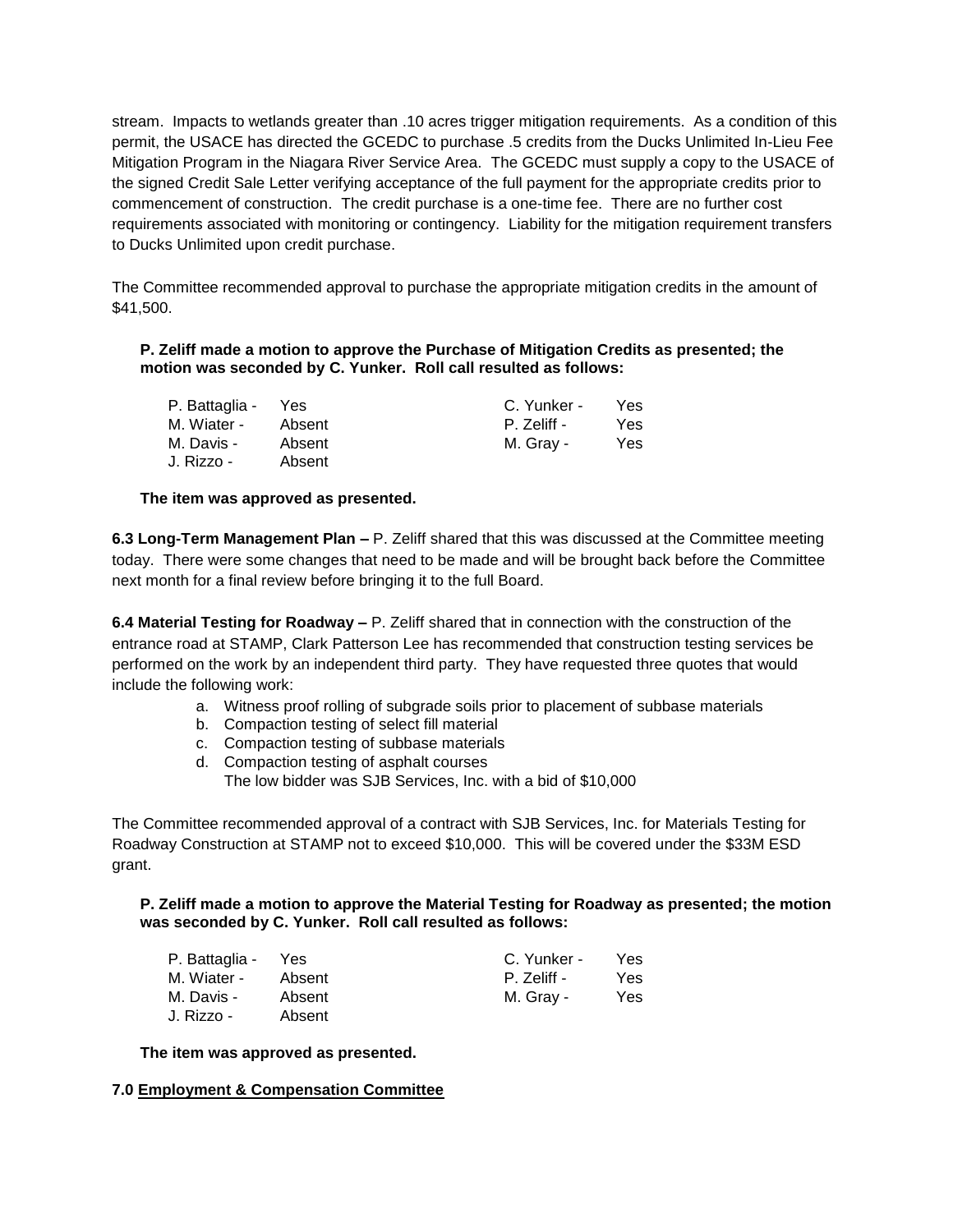# **7.1 Nothing at this time.**

# **8.0 Other Business**

P. Battaglia shared that he has spoken with R. Gaenzle (Harris Beach) and confirmed that M. Waiter is able to serve in the same capacity as GCEDC Vice-Chair and Employment & Compensation Committee Chair until either she is reappointed or a replacement is appointed.

#### **9.0 Adjournment**

As there was no further business, P. Zeliff made a motion to adjourn at 11:20 a.m., which was seconded by C. Yunker and passed unanimously.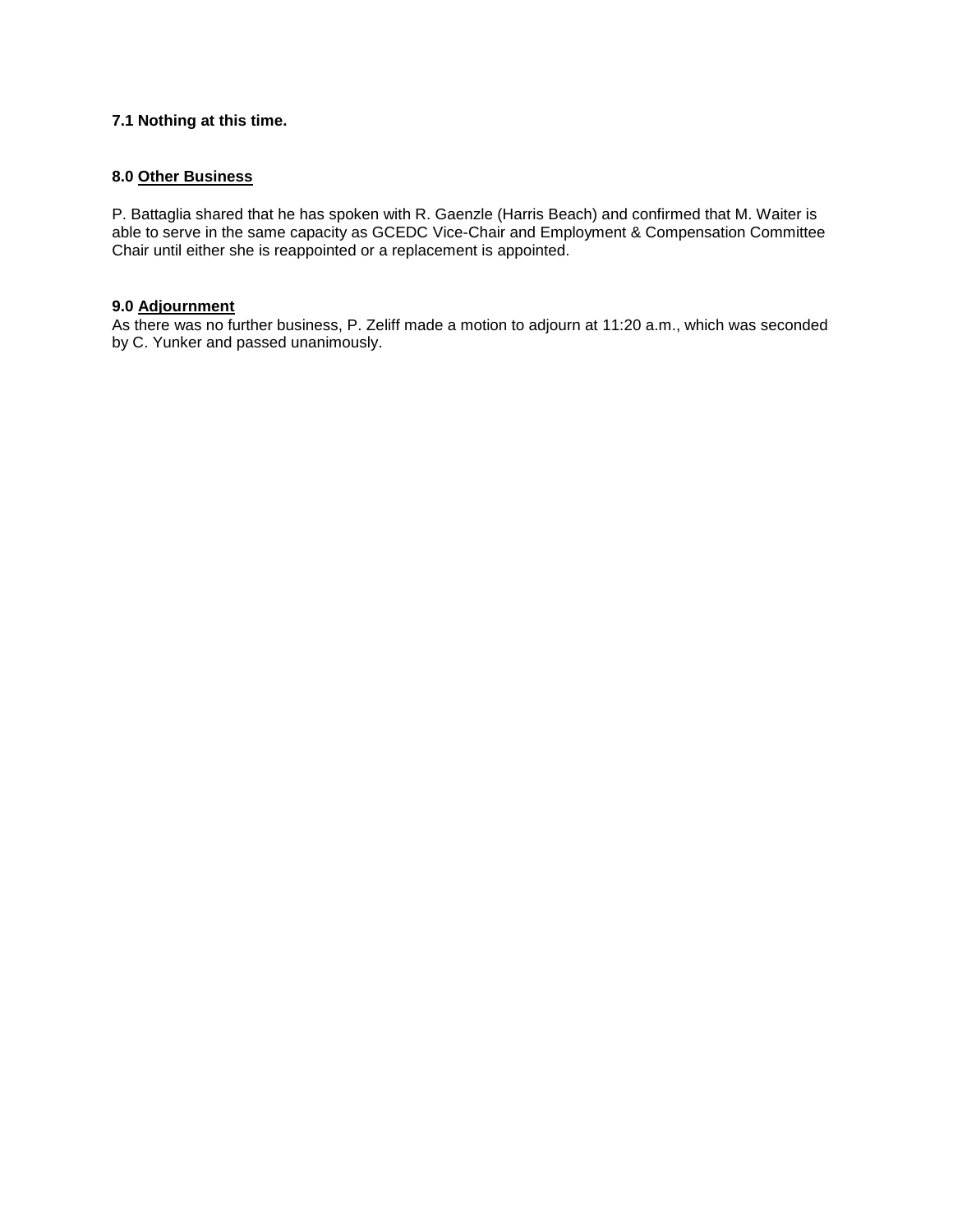Attachment A



**Project Name:** ADVJ Realty LLC (Coach Tony's)

**Board Meeting Date: July 11, 2017**

# **STATEMENT OF COMPLIANCE OF PROJECT CRITERIA LISTED IN UNIFORM TAX EXEMPTION POLICY (UTEP)**

# **PROJECT DESCRIPTION:**

Coach Tony's, a specialty food processor of sauces, has been a long-time business operating out of a leased building in town of Bergen. The company is expanding, relocating and planning on constructing a 5,000-sq. ft. building on 3 acres at Apple Tree Acres. The GCEDC has previously approved a purchase and sale agreement for 3 +/- acres in Apple Tree Acres Corporate Park.

**Criteria #1 –** The Project pledges to create and/or retain quality, good paying jobs in Genesee County.

**Project details:** Currently, the company has 3 FTE and is planning on adding 2.5 FTE's after the project is completed.

# **Board Discussion: None.**

**P. Zeliff made a motion to approve the ADVJ Realty, Inc. (Coach Tony's) – Criteria #1; the motion was seconded by MG. Roll call resulted as follows:**

| P. Battaglia - | Yes    | C. Yunker - | Yes |
|----------------|--------|-------------|-----|
| M. Wiater -    | Absent | P. Zeliff - | Yes |
| M. Davis -     | Absent | M. Gray -   | Yes |
| J. Rizzo -     | Absent |             |     |

**The item was approved as presented.**

Board Concurrence: (YES) NO If no, state justification:

**Criteria #2-** Completion of the Project will enhance the long-term tax base and/or make a significant capital investment.

**Project details**: The project will enhance long term tax base with their new 5,000 sq.ft. facility and \$380,000 in capital investment.

## **Board Discussion:**

**M. Gray made a motion to approve the ADVJ Realty, Inc. (Coach Tony's) – Criteria #2; the motion was seconded by P. Zeliff. Roll call resulted as follows:**

| P. Battaglia - | Yes    | C. Yunker - | Yes. |
|----------------|--------|-------------|------|
| M. Wiater -    | Absent | P. Zeliff - | Yes. |
| M. Davis -     | Absent | M. Gray -   | Yes  |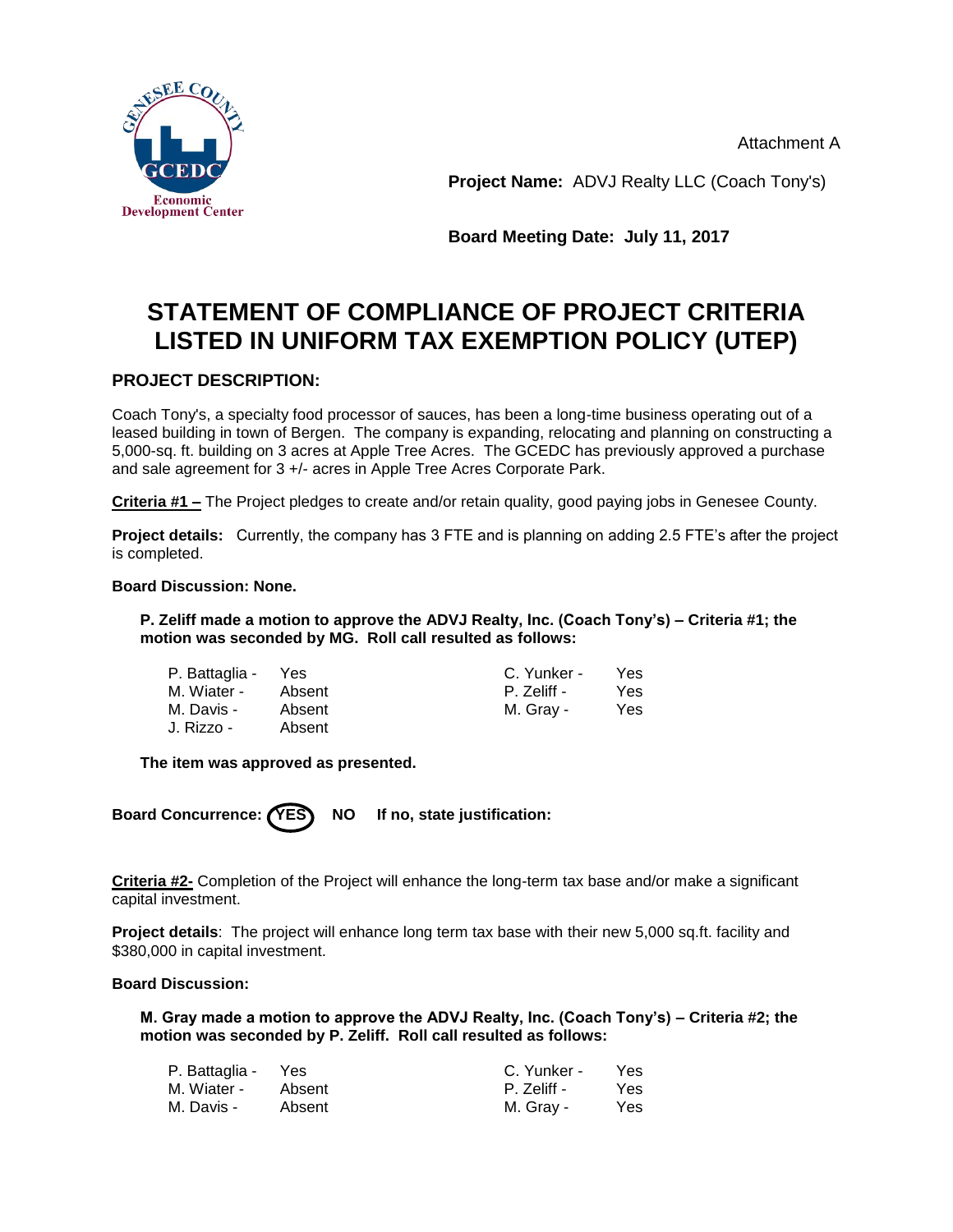Attachment A

J. Rizzo - Absent

**The item was approved as presented.**

Board Concurrence: (YES) NO If no, state justification:

**Criteria #3-** The Project will contribute towards creating a "liveable community" by providing a valuable product or service that is underserved in Genesee County.

**Project details:** N/A

**Board Discussion:**

**Criteria #4:** The Board will review the Agency's Fiscal and Economic Impact analysis of the Project to determine if the Project will have a meaningful and positive impact on Genesee County. This calculation will include the estimated value of any tax exemptions to be provided along with the estimated additional sources of revenue for municipalities and school districts that the proposed project may provide.

**Project details:** For every \$1 of public benefit the company is investing \$155 into the local economy**.**

#### **Board Discussion: None.**

**C. Yunker made a motion to approve the ADVJ Realty, Inc. (Coach Tony's) – Criteria #4; the motion was seconded by P. Zeliff. Roll call resulted as follows:**

| P. Battaglia - | Yes    | C. Yunker - | Yes |
|----------------|--------|-------------|-----|
| M. Wiater -    | Absent | P. Zeliff - | Yes |
| M. Davis -     | Absent | M. Gray -   | Yes |
| J. Rizzo -     | Absent |             |     |

**The item was approved as presented.**

Board Concurrence: (YES) NO If no, state justification:

**Criteria #5:** The Project is included in one of the Agency's strategic industries: Agri-Business and Food Processing, Manufacturing, Advanced Manufacturing and Nano-Enabled Manufacturing, Life Sciences and Medical Device.

**Project details**: Impacts the Agri-business and Food Processing strategic industry.

#### **Board Discussion: None.**

**C. Yunker made a motion to approve the ADVJ Realty, Inc. (Coach Tony's) – Criteria #5; the motion was seconded by P. Zeliff. Roll call resulted as follows:**

| P. Battaglia - | Yes    | C. Yunker - | Yes |
|----------------|--------|-------------|-----|
| M. Wiater -    | Absent | P. Zeliff - | Yes |
| M. Davis -     | Absent | M. Gray -   | Yes |
| J. Rizzo -     | Absent |             |     |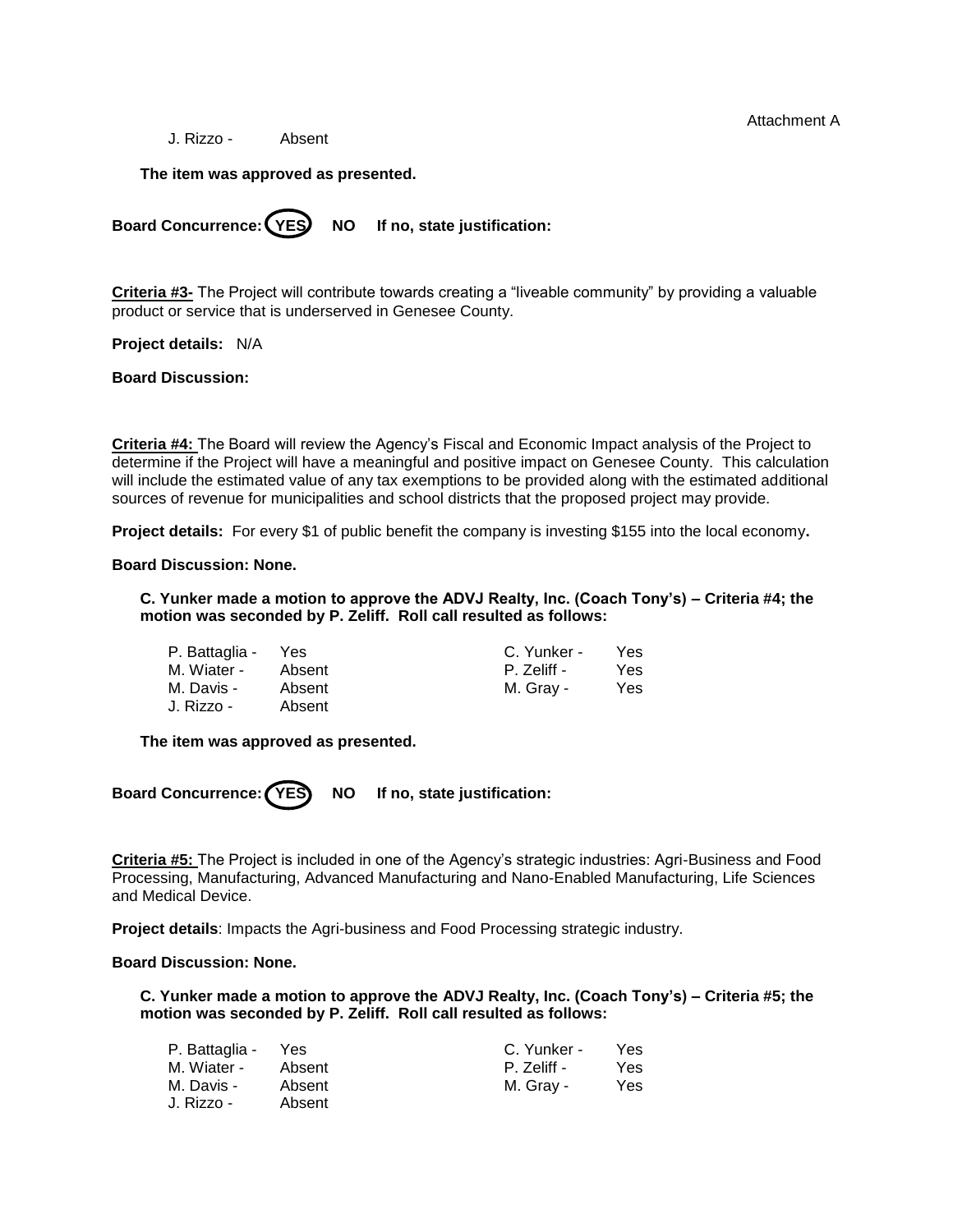Attachment A

**The item was approved as presented.**

Board Concurrence: (YES) NO If no, state justification:

**Criteria #6:** The Project will give a reasonable estimated timeline for the completion of the proposed project.

**Project details:** The project is planned to begin construction in Fall of 2017 and operation by 4<sup>th</sup> quarter of 2018.

# **Board Discussion: None.**

**C. Yunker made a motion to approve the ADVJ Realty, Inc. (Coach Tony's) – Criteria #6; the motion was seconded by P. Zeliff. Roll call resulted as follows:**

| P. Battaglia - | Yes    | C. Yunker - | <b>Yes</b> |
|----------------|--------|-------------|------------|
| M. Wiater -    | Absent | P. Zeliff - | Yes        |
| M. Davis -     | Absent | M. Gray -   | Yes        |
| J. Rizzo -     | Absent |             |            |

**The item was approved as presented.**

Board Concurrence: (YES) NO If no, state justification: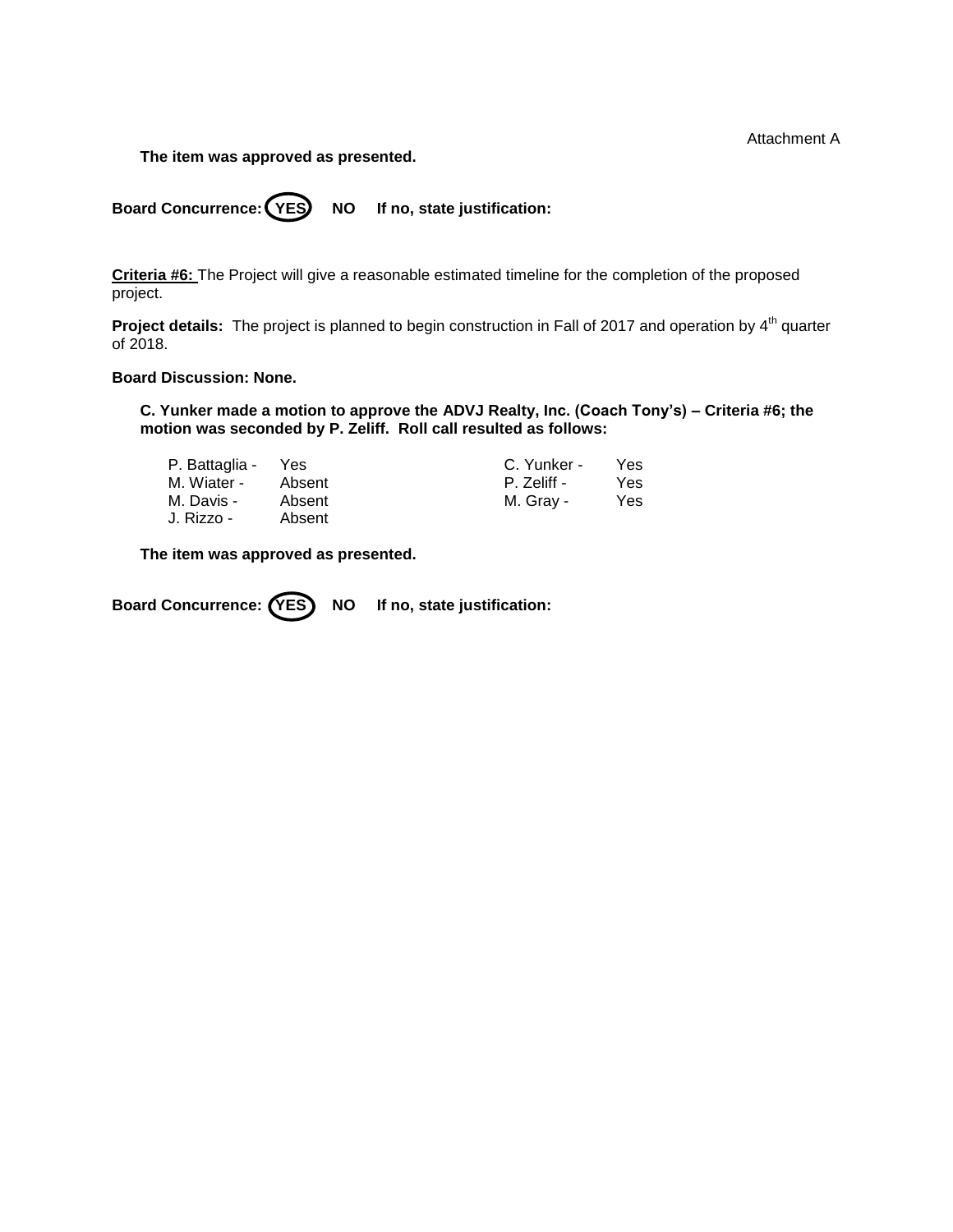Attachment B



**Project Name:** Freightliner & Western Star of Batavia, LLC

**Board Meeting:** July 11, 2017

# **STATEMENT OF COMPLIANCE OF PROJECT CRITERIA LISTED IN UNIFORM TAX EXEMPTION POLICY (UTEP)**

# **PROJECT DESCRIPTION:**

The company is expanding from West Seneca, NY to its second location on State. St. Rd in the town of Batavia. The facility includes new construction of 40,000 sq. ft. parts warehouse and service center. The company is planning on hiring a minimum of 24 FTE's in Batavia. The ideal location will be along NY State Thruway and next door to Genesee Valley BOCES. The GV BOCES graduates are seen as "ideal" workforce for the new facility.

**Criteria #1 –** The Project pledges to create and/or retain quality, good paying jobs in Genesee County.

**Project details**: The company is pledging to create a minimum of 24 FTE's at an average salary of over \$43,750.

# **Board Discussion: None.**

**C. Yunker made a motion to approve the Freightliner and Western Star of Batavia, LLC – Criteria #1; the motion was seconded by P. Zeliff. Roll call resulted as follows:**

| P. Battaglia - | Yes    |
|----------------|--------|
| M. Wiater -    | Absent |
| M. Davis -     | Absent |
| J. Rizzo -     | Absent |

C. Yunker - Yes nt **P. Zeliff - Yes** nt M. Gray - Yes

**The item was approved as presented.**

Board Concurrence: **YES** NO If no, state justification:

**Criteria #2-** Completion of the Project will enhance the long-term tax base and/or make a significant capital investment.

**Project details**: The project will enhance long term tax base with their new 40,000 sq.ft. facility and \$7,120,000 in capital investment.

# **Board Discussion: None.**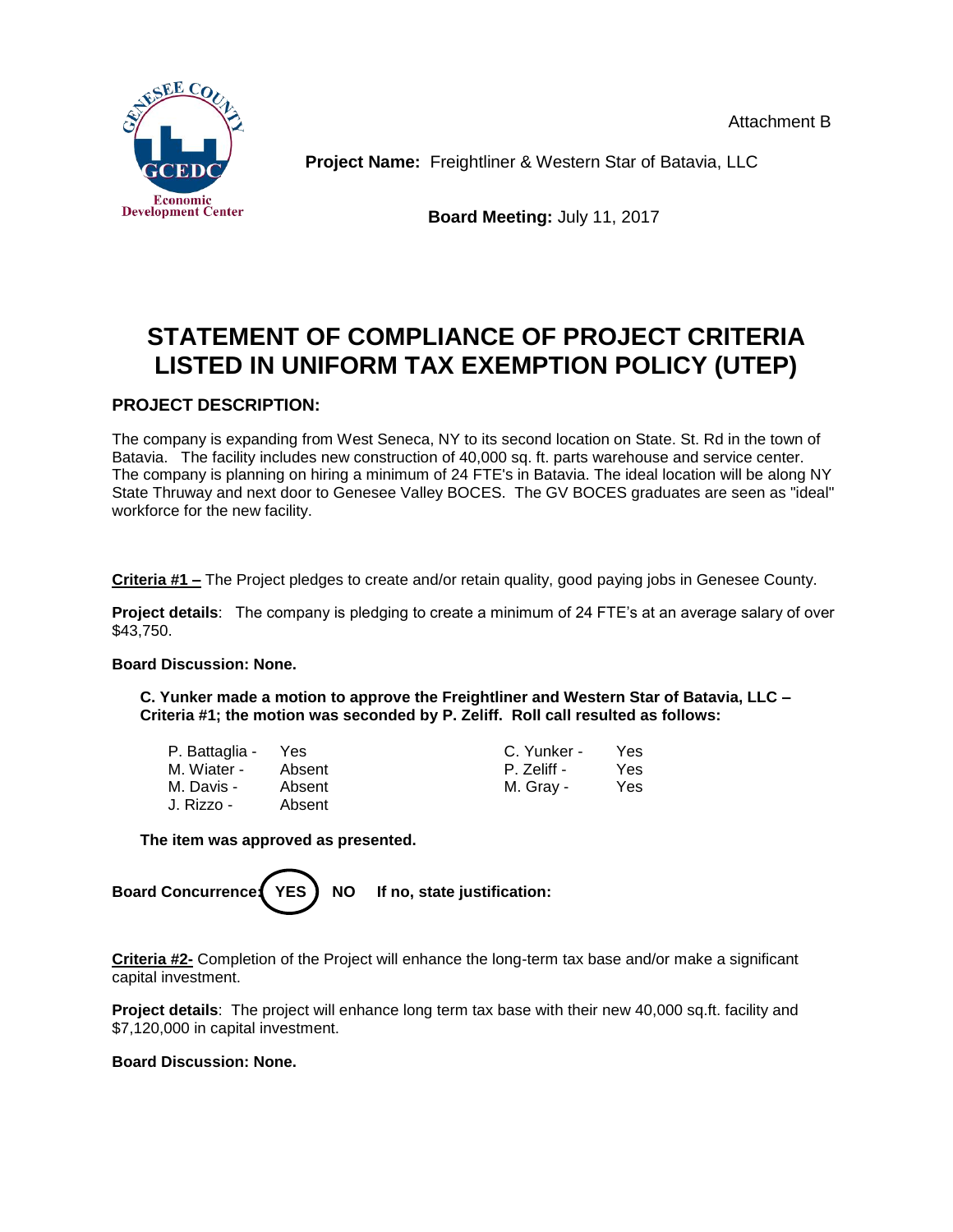**P. Zeliff made a motion to approve the Freightliner and Western Star of Batavia, LLC – Criteria #2; the motion was seconded by M. Gray. Roll call resulted as follows:**

| P. Battaglia - | Yes    | C. Yunker - | Yes |
|----------------|--------|-------------|-----|
| M. Wiater -    | Absent | P. Zeliff - | Yes |
| M. Davis -     | Absent | M. Gray -   | Yes |
| J. Rizzo -     | Absent |             |     |

**The item was approved as presented.**



**Criteria #3-** The Project will contribute towards creating a "liveable community" by providing a valuable product or service that is underserved in Genesee County.

**Project details:** The company is enhancing education and workforce development with a partnership with Genesee Valley Education Partnership (BOCES).

## **Board Discussion: None.**

**M. Gray made a motion to approve the Freightliner and Western Star of Batavia, LLC – Criteria #3; the motion was seconded by P. Zeliff. Roll call resulted as follows:**

> C. Yunker - Yes P. Zeliff - Yes M. Gray - Yes

| P. Battaglia - | Yes    |
|----------------|--------|
| M. Wiater -    | Absent |
| M. Davis -     | Absent |
| J. Rizzo -     | Absent |

**The item was approved as presented.**



**Criteria #4:** The Board will review the Agency's Fiscal and Economic Impact analysis of the Project to determine if the Project will have a meaningful and positive impact on Genesee County. This calculation will include the estimated value of any tax exemptions to be provided along with the estimated additional sources of revenue for municipalities and school districts that the proposed project may provide.

**Project details:** For every \$1 of public benefit the company is investing \$22.50 into the local economy**.**

#### **Board Discussion: None.**

**M. Gray made a motion to approve the Freightliner and Western Star of Batavia, LLC – Criteria #4; the motion was seconded by P. Zeliff. Roll call resulted as follows:**

| P. Battaglia - | Yes    | C. Yunker - | Yes |
|----------------|--------|-------------|-----|
| M. Wiater -    | Absent | P. Zeliff - | Yes |
| M. Davis -     | Absent | M. Gray -   | Yes |
| J. Rizzo -     | Absent |             |     |